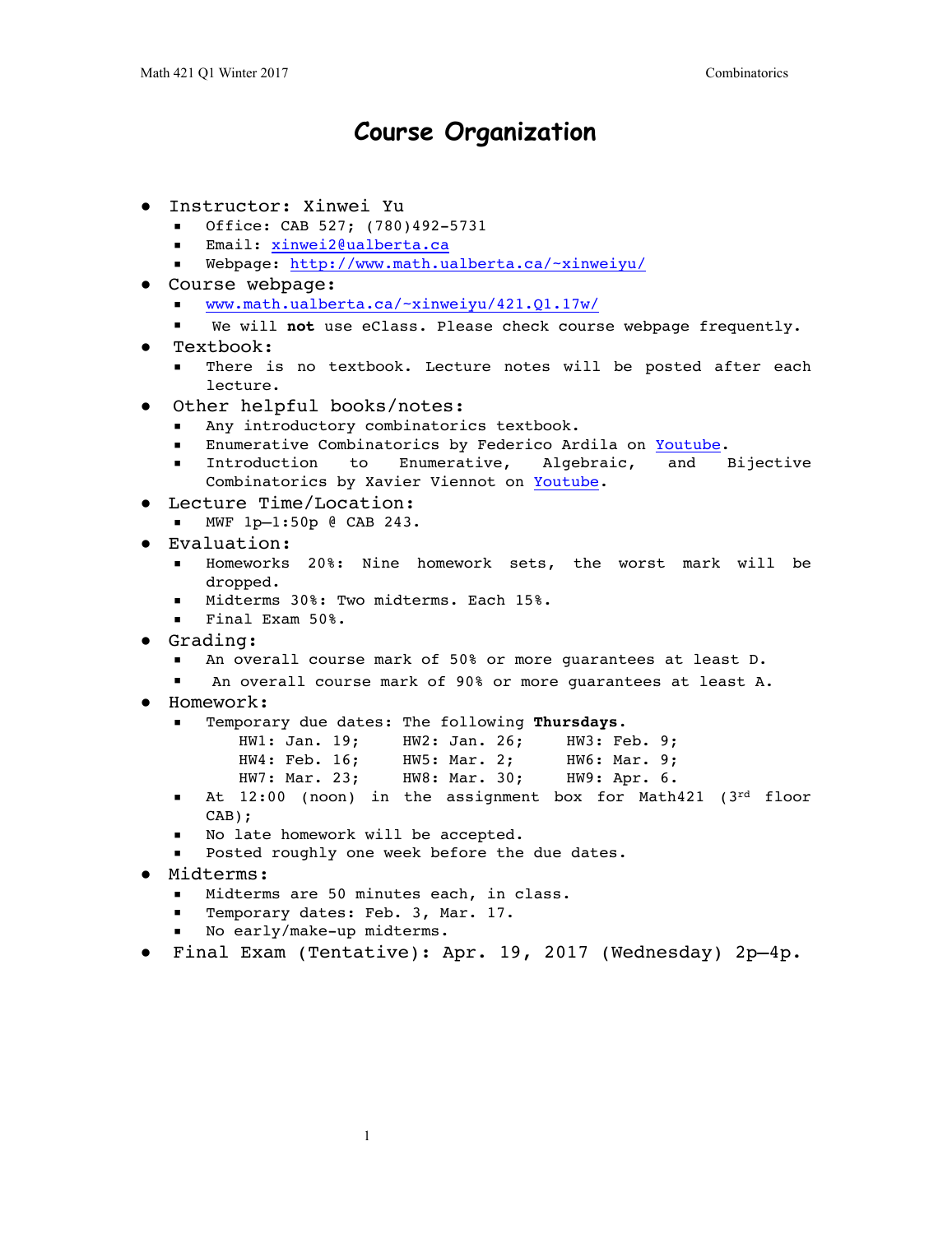# **Course Material Overview**

## ● Course description (copied from calendar)

Permutations and combinations, Binomial Theorem, Principle of Inclusion-Exclusion, recurrence relations, generating functions, orthogonal Latin squares, balanced incomplete block designs, Steiner triple systems, perfect difference sets, Boolean algebra and Finite State Machines.

● Course prerequisites (copied from calendar)

Either (1) MATH 326 or (2) one of MATH 222 or 228 and a 300-level MATH course, MATH 322 recommended.

- Course objectives
	- Be familiar with basic and advanced counting techniques;
	- Know basic combinatorial models: balls & boxes; integer solutions; graphs; designs.
- Course plan (temporary and subject to change without notice)

| Week      | <b>Dates</b>  | <b>Topic</b>                          |  |  |
|-----------|---------------|---------------------------------------|--|--|
| $1 - 3$   | $1/9 - 1/27$  | Basic counting techniques             |  |  |
| 4         | $1/30 - 2/3$  | Review for Midterm 1; Midterm 1.      |  |  |
| 5         | $2/6 - 2/10$  | Generating functions                  |  |  |
| 6         | $2/13 - 2/17$ | Recurrence relations                  |  |  |
| 7         | $2/27 - 3/3$  | Symmetry groups                       |  |  |
| 8         | $3/6 - 3/10$  | Polya counting                        |  |  |
| 9         | $3/13 - 3/17$ | Review for Midterm 2; Midterm 2.      |  |  |
| $10 - 11$ | $3/20 - 3/31$ | Graph theory                          |  |  |
| 12        | $4/3 - 4/7$   | Combinatorial design and other topics |  |  |
| 13        | $4/10 - 4/12$ | Review for Final                      |  |  |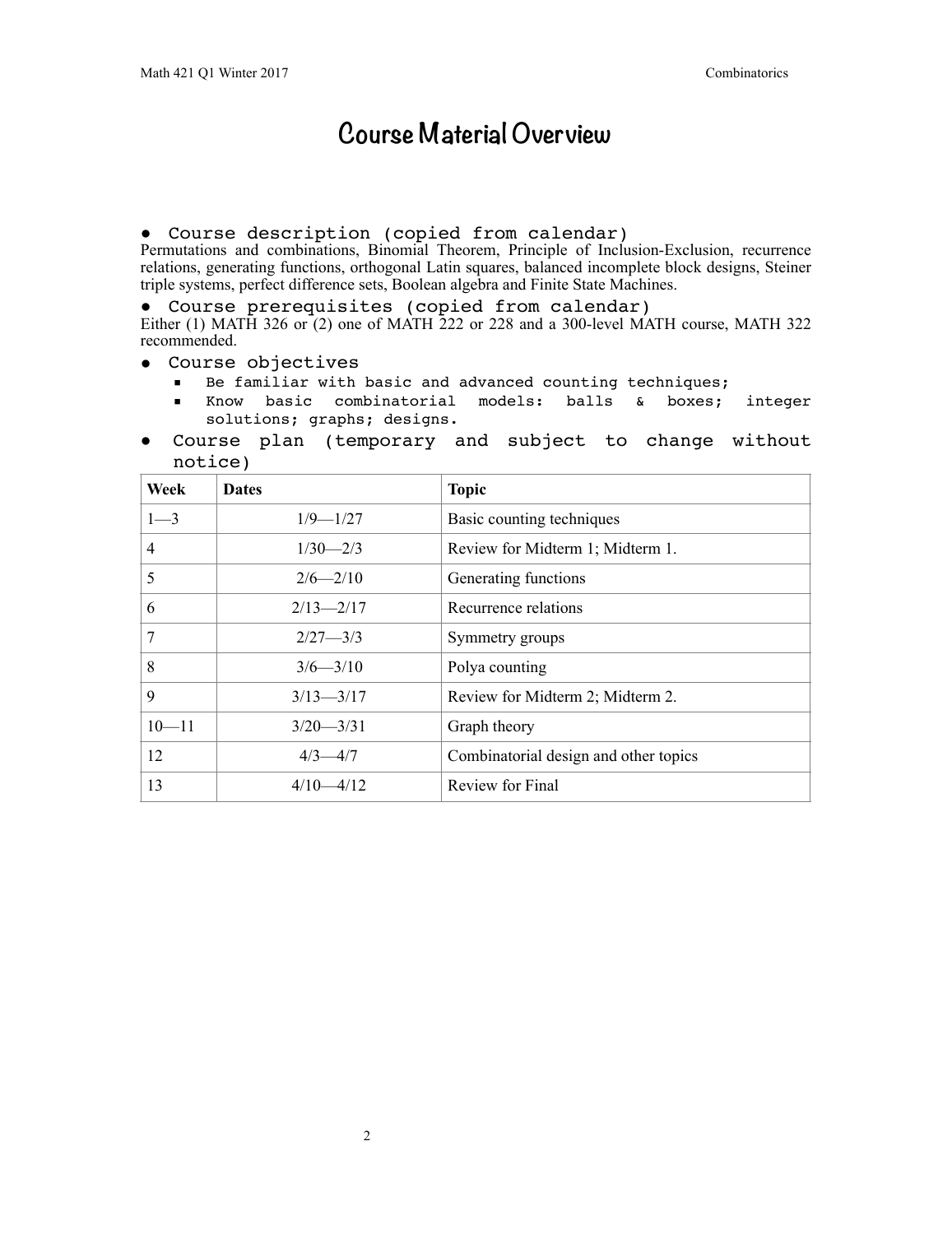## **Where to Get Help**

- From the instructor:
	- Office Hours: @ CAB 527. Monday: 2p—5p (shared with Math 317); Wednesday 3:30p—5p.
	- By appointments. Please do not hesitate to make appointments.
	- Email: xinwei2@ualberta.ca. I will reply asap.
- From fellow 421 students:
	- It is a good idea (and important, unless you find the material rather easy) to form study groups and discuss regularly.
- From yourself:
	- Think harder (figure things out all by yourself).

The best way to master mathematics is to try to figure things out all by yourself. Reading a Math book is different from reading other kinds of books. A general rule of thumb is that you should spend at least one hour per page if the material is totally new. See <http://youtu.be/i5oc-70Fby4> for the right attitude.

- Work harder (more problems, more books, etc.). Less demanding than "Think harder" but also less effective in gaining understanding.
	- Work on more problems.
	- Read more books. Different authors explain things differently and some may fit your way of understanding better. However be warned that "understanding" "gained" through reading (without much thinking) is the easiest to forget.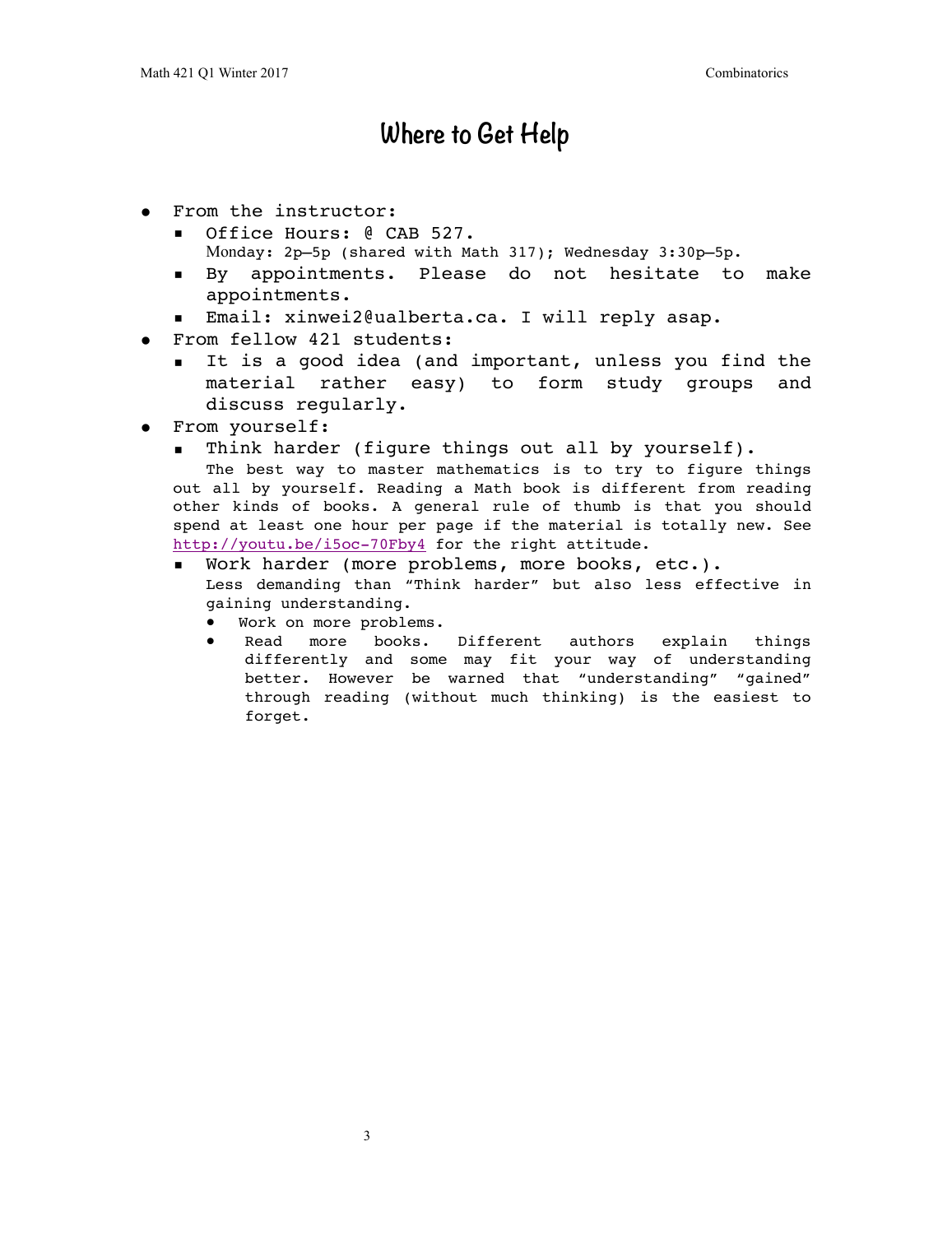## **Rules, Policies, Student Responsibilities**

● **Students Eligible for Accessibility-Related Accommodations** (students registered with Specialized Support & Disability - SSDS):

Eligible students have both rights and responsibilities with regard to accessibility-related accommodations. Consequently, scheduling exam accommodations in accordance with S S D S deadlines and procedures is essential. Please note adherence to procedures and d e a d l i n e s is required for U of A to provide accommodations. Contact SSDS (www.ssds.ualberta.ca) for further information.

- **Grades**:
	- Grades are unofficial until approved by the Department and/or Faculty offering the course.
- **Exams**:
	- The date of the final examination is set by the Registrar and takes precedence over the final examination date reported in this document. Students must verify this date on Beartracks when the Final Exam Schedule is posted.
	- No electronic devices are allowed in exams unless explicitly stated otherwise by the instructor.
	- The exams are closed book. No student-prepared data sheet is allowed.
	- Your student photo I.D. is required at exams to verify your identity. Students will not be allowed to begin an examination after it has been in progress for 30 minutes. Students must remain in the exam room until at least 30 minutes has elapsed.

### **Past Evaluative Material:**

Will be provided on the website.

### ● **Missed Final Examination**:

- A student who cannot write the final examination due to incapacitating illness, severe domestic affliction or other compelling reasons can apply for a deferred final examination. Students who failed at the start of term to request exam accommodations for religious beliefs are expected to follow the normal deferred final examination process. Such an application must be made to the student's Faculty office within two working days of the missed examination and must be supported by a Statutory Declaration or other appropriate documentation (Calendar section 23.5.6). Deferred examinations are a privilege and not a right; there is no guarantee that a deferred examination will be granted. Misrepresentation of Facts to gain a deferred examination is a serious breach of the Code of Student Behaviour.
- Deferred Exam: 9am Sat. May 6, 2017 @ CAB 357. You need to register at 8:30am.
- **Re-examination**:

A student who writes the final examination and fails the course may apply for a  $\epsilon$  examination. Re-examinations are rarely granted in the Faculty of Science. These exams a r e governed by University (Calendar section 23.5.5) and Faculty of Science Regulations (Calendar section 192.5.3). Misrepresentation of Facts to gain a re-examination is a serious breach of the Code of Student Behaviour.

### **Excused Absense Where the Cause is Religious Belief:**

For an excused absence where the cause is religious belief, a student must contact the instructor(s) within two weeks of the start of Fall or Winter classes to request accommodation for the term (including the final exam, where relevant). Instructors may request adequate documentation to substantiate the student request.

### ● **Missed Term Work**:

- A student who cannot write a midterm due to incapacitating illness, severe deomestic affliction or other compelling reasons can apply for an excused absence.
	- ◆ To apply for an excused absence where the cause is incapacitating mental and/or physical illness and most other cases including severe domestic affliction, a student must inform the instructor within two working days following the scheduled date of the midterm, or as soon as the student is able, having regard to the circumstances underlying the absence.
	- For an excused absence where the cause is religious belief, a student must contact the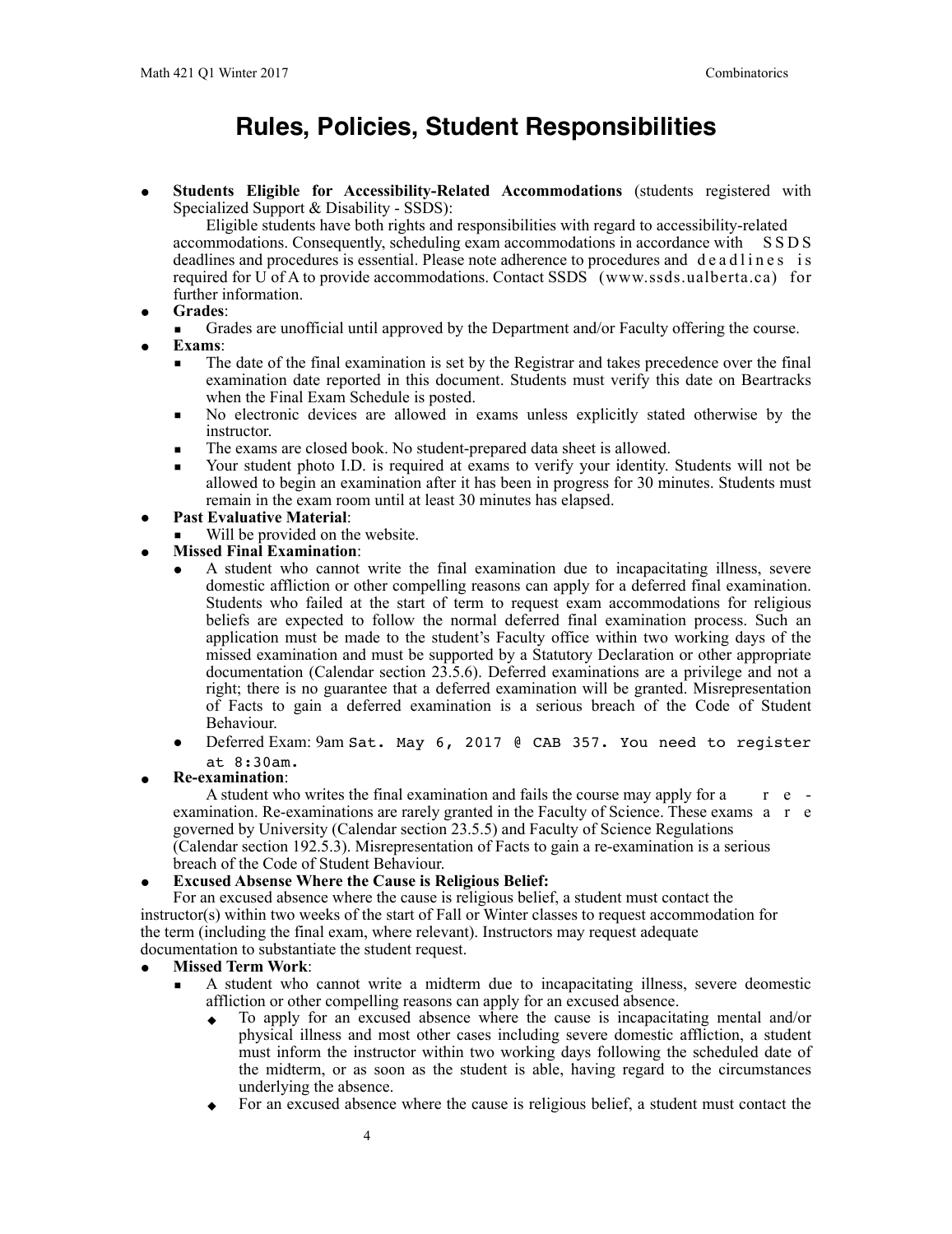instructor within two weeks of the start of classes.

- ◆ All other accommodation requests covered by the Duty to Accomodate Procedure should be discussed with the instructor as soon as the student is able, having regard to the underlying circumstance.
- Once an absence is granted, the weight will be moved to the final exam.

An excused absence is a privilege and not a right: there is no guarantee that an absence will be excused. Misrepresentation of Facts to gain an excused absence is a serious breach of the Code of Student Behavior.

#### ● **Academic Integrity**:

The University of Alberta is committed to the highest standards of academic integrity and honesty. Students are expected to be familiar with these standards regarding academic honesty and to uphold the policies of the University in this respect. Students are particularly urged to familiarize themselves with the provisions of the Code of Student Behaviour (online at www.governance.ualberta.ca) and avoid any behaviour which could potentially result in suspicions of cheating, plagiarism, misrepresentation of facts and/or participation in an offence. Academic dishonesty is a serious offence and can result in suspension or expulsion from the University.All forms of dishonesty are unacceptable at the University. Any offense will be reported to the Associate Dean of Science who will determine the disciplinary action to be taken. Cheating, plagiarism and misrepresentation of facts are serious offenses. Anyone who engages in these practices will receive at minimum a grade of zero for the exam or paper in question and no opportunity will be given to replace the grade or redistribute the weights. As well, in the Faculty of Science the sanction for cheating on any examination will include a disciplinary failing grade (NO EXCEPTIONS) and senior students should expect a period of suspension or expulsion from the University of Alberta.

#### ● **Collaboration on Assignments**:

- It is OK to collaborate on homework problems. However you should write up your solution by yourself without any help from others. Here are some tips:
	- ◆ Do not write down something that you cannot explain to your TA or instructor.
	- $\bullet$  When you are helping other students, avoid showing them your work directly. Instead, explain your solution verbally. Students whose work is copied also receive academic sanctions.
	- If you find yourself reading another student's solution, do not write anything down. Once you understand how to solve the problem, remove the other person's work from your sight and then write up the solution to the question yourself. Looking back and forth between someone else's paper and your own paper is almost certainly copying and will result in academic sanctions for both you and your fellow student.
	- If the instructor or TA writes down part of a solution in order to help explain it to you or the class, you cannot copy it and hand it in for credit. Treat it the same way you would treat another student's work with respect to copying, that is, remove the explanation from your sight and then write up the solution yourself.
	- There is often more than one way to solve a problem. Choose the method that makes the most sense to you rather than the method that other students happen to use. If none of the ideas in your solution are your own, there is a good chance it will be flagged as copying.
	- Please check out: the Appropriate Collaboration link on the Office of Student Judicial Affairs website [\(http://www.osja.ualberta.ca/Students/AppropriateCollaboration.aspx\)](http://www.osja.ualberta.ca/Students/AppropriateCollaboration.aspx).

#### ● **Recording and/or Distribution of Course Materials**:

Audio or video recording, digital or otherwise, of lectures, labs, seminars or any other teaching environment by students is allowed only with the prior written consent of the instructor or as a part of an approved accommodation plan. Student or instructor content, digital or otherwise, created and/or used within the context of the course is to be used solely f o r personal study, and is not to be used or distributed for any other purpose without prior written consent from the content author(s).

**Student Success Centre:** 

Students who require additional help in developing strategies for better time management, study skills, or examination skills should contact the Student Success Centre (2-300 Students' Union Building).